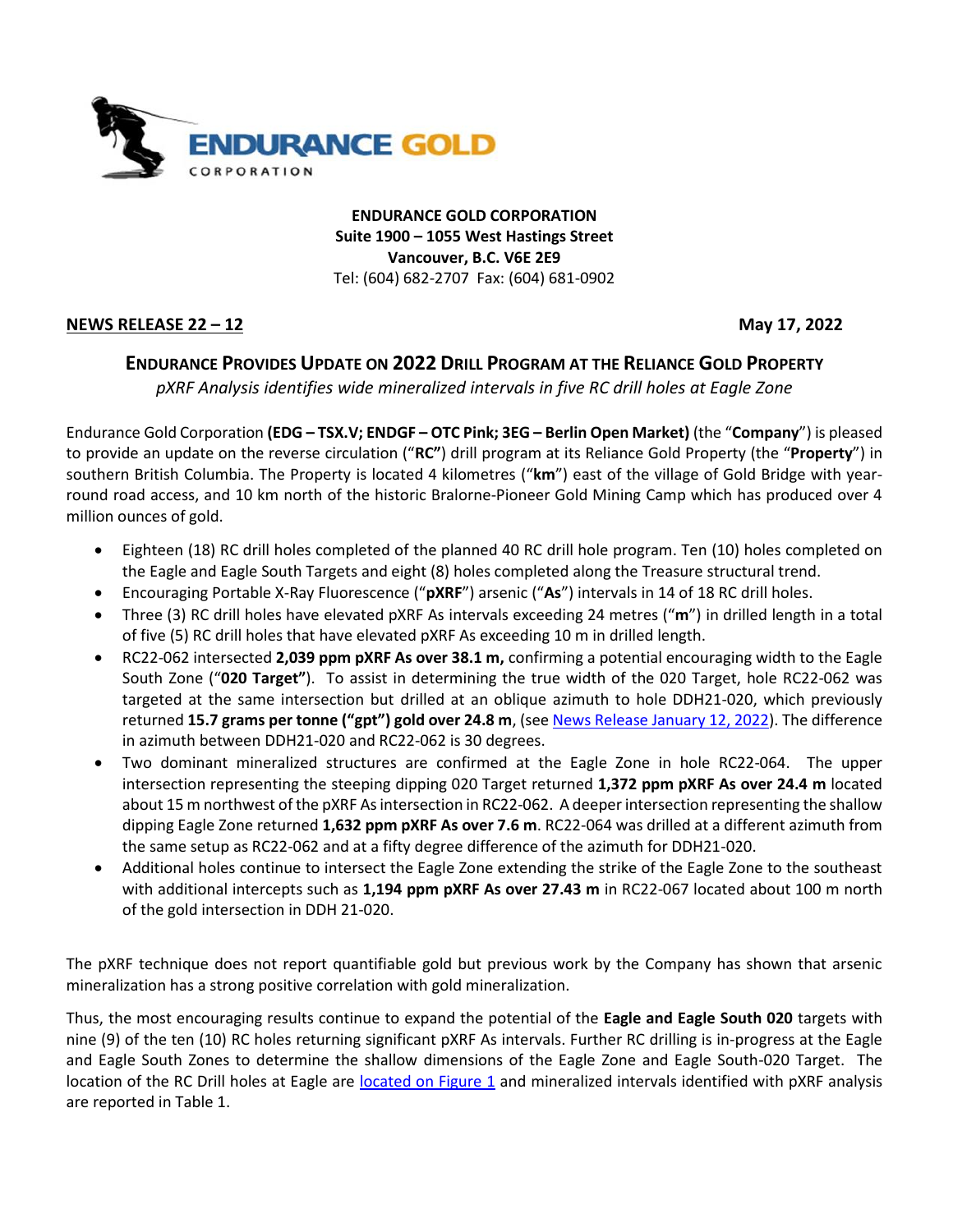RC Drilling in six (6) of the eight (8) holes along the Treasure trend has identified a 1.5 to 3.0 m wide NW-SE trending mineralized structure or structures, dipping about 60 degrees to the west, with associated elevated pXRF As and iron carbonate alteration. RC drilling and surface channel sampling have identified a mineralized structure along about 160 m of strike length at the Vista Zone that is open along strike and dip. This Treasure Trend sub parallels the Royal Shear trend about 300 m east of the Imperial and Eagle Area Zones. Significant pXRF As results for RC holes from the Treasure Trend are reported in Table 1.

To date, a total of 208 RC samples have been submitted to the ALS Global laboratory for gold assay and multi-element ICP analysis. Assay results will be reported when received.

The 2022 RC drilling program is budgeted to complete about 40 holes, with a planned drilling depth of 70 to 100 m at each hole, over a six-week period. The diamond drilling program, expected to commence in early June is budgeted for a minimum 8,000 m program.

Endurance Gold Corporation is a company focused on the acquisition, exploration and development of highly prospective North American mineral properties with the potential to develop world-class deposits.

#### **ENDURANCE GOLD CORPORATION**

Robert T. Boyd, President & CEO

*FOR FURTHER INFORMATION, PLEASE CONTACT* **Endurance Gold Corporation** [www.endurancegold.com](http://www.endurancegold.com/) Toll Free: **(877) 624 2237**, [info@endurancegold.com](mailto:info@endurancegold.com)

*RC samples were collected under the supervision of a geologist at the drilling rig. Drilling was completed using a 3.5 inch hammer bit and rock chip samples were collected using a cyclone. Sample size was reduced to 1/8th size with a riffle splitter at the drilling rig. A second duplicate split and coarse chips were collected for reference material and stored at the property. pXRF analysis was conducted by a Company geologist at the project site on all RC chip samples. An Olympus Vanta XRF Analyzer was used for the analysis which is capable of measuring elements from concentrations as low as single parts per million (ppm). RC samples with anomalous pXRF As results are submitted to ALS Global in North Vancouver, BC, an ISO/IEC 17025:2017 accredited laboratory, where they are crushed to 70% <2 mm then up to 250 gram pulverized to <75 microns. Samples are then submitted for four-acid digestion and analyzed for 48 element ICP-MS (ME-MS61) and gold 30g FA ICP-AES finish (AU-ICP21). Over limit samples returning greater than 10 ppm gold will be re-analyzed by Au-GRA21 methodology and over limit antimony returning greater than 10,000 ppm Sb will be re-analyzed by Sb-AA08 methodology.* 

*The work program is supervised by Darren O'Brien, P.Geo., an independent consultant and qualified person as defined in National Instrument 43-101. Mr. O'Brien has reviewed and approved this news release.*

*Neither the TSX Venture Exchange nor its Regulation Services Provider (as that term is defined in the policies of the TSX Venture Exchange) accepts responsibility for the adequacy or accuracy of this news release. This news release may contain forward looking statements based on assumptions and judgments of management regarding future events or results that may prove to be inaccurate as a result of factors beyond its control, and actual results may differ materially from the expected results.*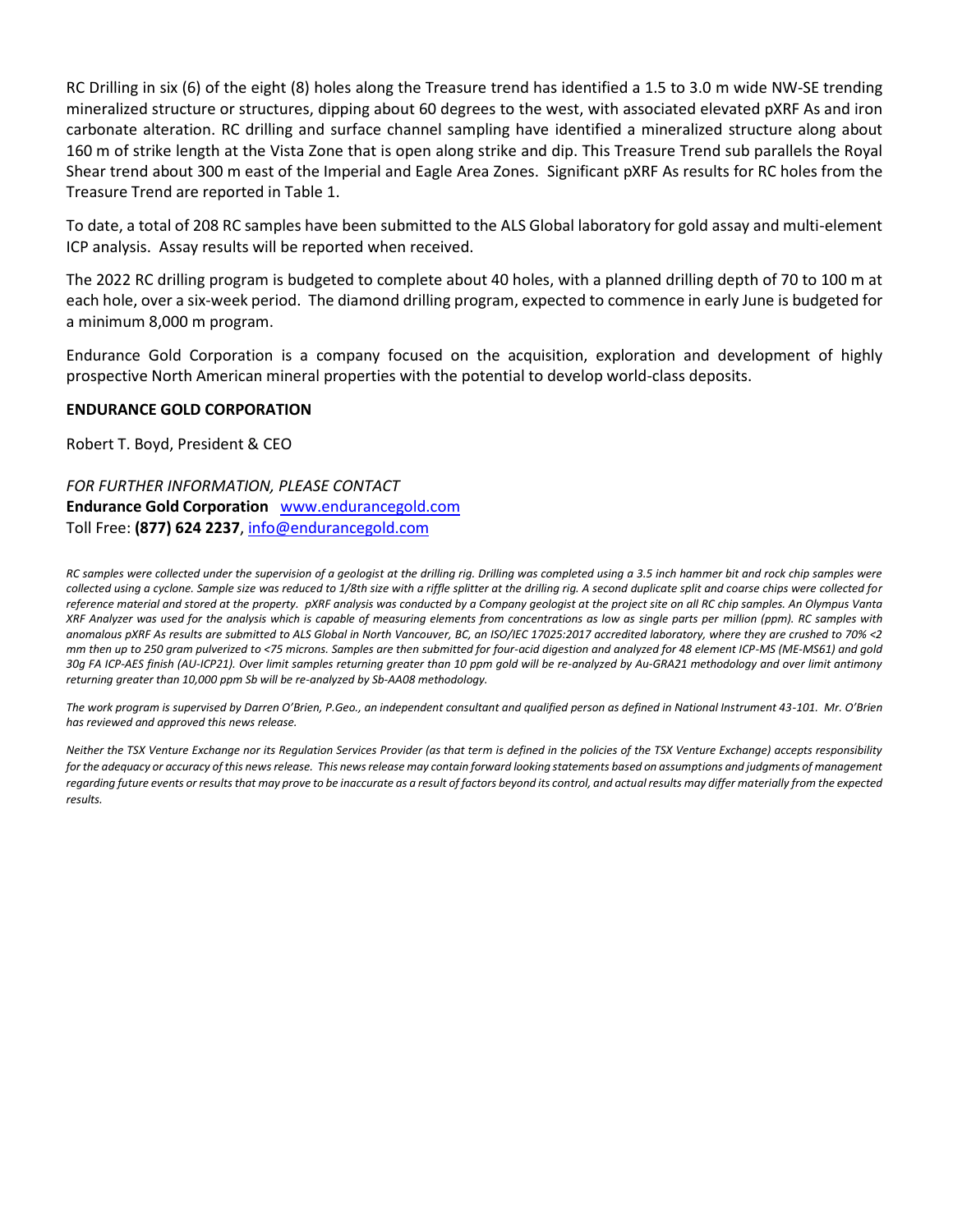